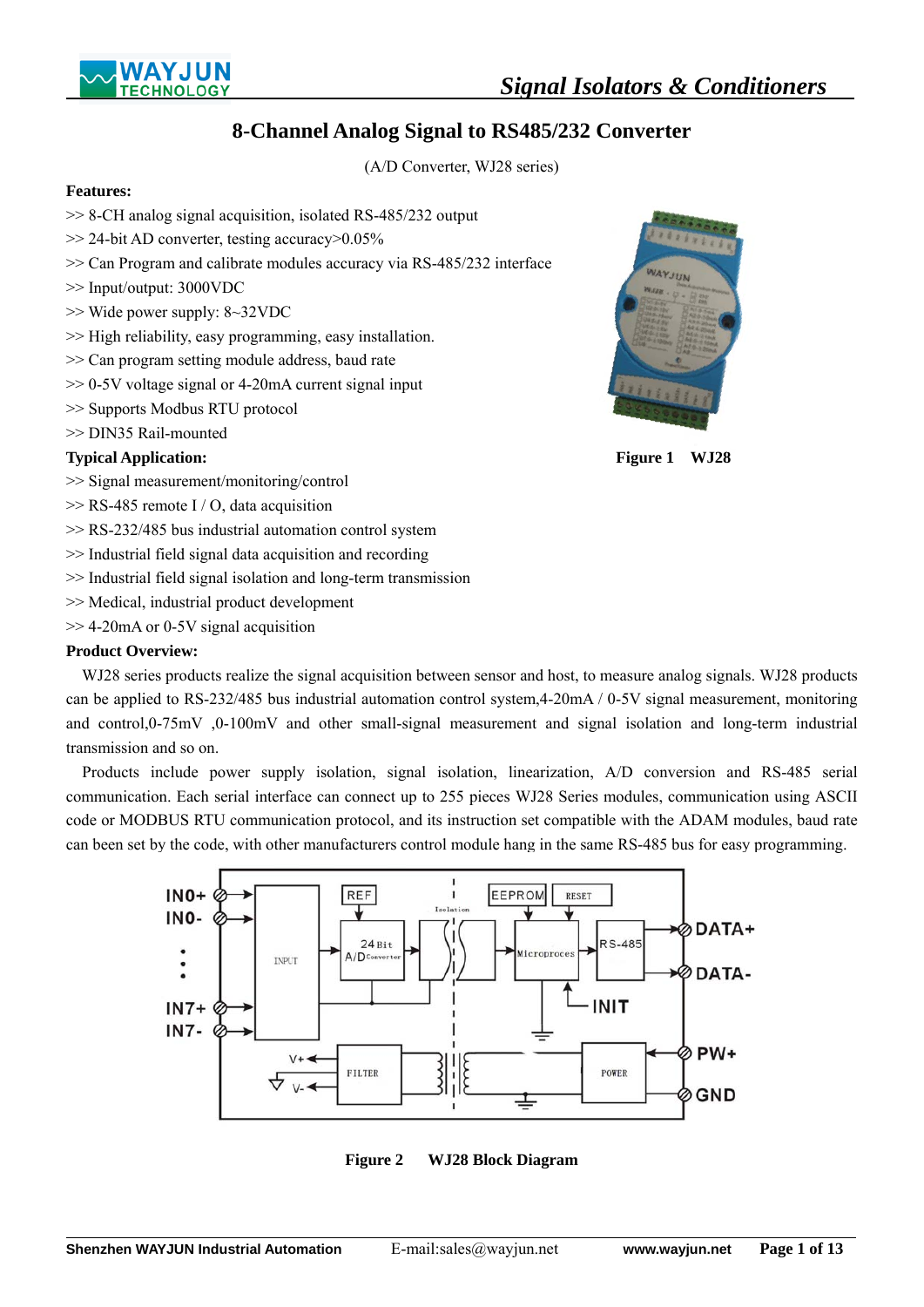WJ28 series products are based on SCM's intelligent monitoring and control system, users set the calibration value, address, baud rate, data format, checksum status, and configuration information are all stored in nonvolatile memory EEPROM.

WJ28 products are according to industry standard design, isolation between signal input / output, can withstand voltage 3000VDC, high anti-interference ability and reliability. Operating temperature range is  $-45 \sim +85$  °C.

#### **Function Description:**

WJ28 signal isolation acquisition module can be used to measure eight channels voltage or current signal,

## **1. Analog signal input**

 24-Bit acquisition accuracy, eight channels analog input. All products signal input range have been calibrated. In use, users also can program calibration easily.

About the specific current or voltage input range, please see product selection.

## **2. Communication protocol**

 **Communication Interface**: one channel standard RS-485 communication interface, or one standard RS-232 communication interface, specify when ordering.

 **Communication Protocols**: supports two protocols, characters protocol of the command set defined and MODBUS RTU communication protocol. Can be programmed using the kind of communication protocol, can be achieved with PLC, RTU of many Brands or computer monitoring system for network communication.

**Data Format**: 10 Bits. 1 start bit,8 data bits,1 stop bit.

 **Address**: (0 to 255) and baud rate (1200,2400,4800,9600,19200,38400 bps) can be set, the most long-distance about communication networks is up to 1200 meters, through the twisted-pair shielded cable.

 Communication interface of high anti-jamming design, ± 15KV ESD protection, communication response time is less than 100mS.

## 3. **Anti-jamming**

 According to need to set the checksum. Module internal has transient suppression diodes, can inhibit a variety of surge pulse, protection module, and internal digital filter can also be well suppressed from the grid frequency interference.

#### **Product Selection:**

|           | WJ28                                                               | U(A)                         |  |           |                                                     |
|-----------|--------------------------------------------------------------------|------------------------------|--|-----------|-----------------------------------------------------|
|           | Input Voltage or Current Signal                                    |                              |  | Interface |                                                     |
|           | $U1: 0-5V$                                                         | $A1: 0-1mA$                  |  | 485:      | output is RS-485 interface                          |
|           | $U2: 0-10V$                                                        | $A2: 0-10mA$                 |  | 232:      | output is RS-232 interface                          |
|           | $U3: 0-75mV$                                                       | $A3: 0-20mA$                 |  |           |                                                     |
|           | $U4: 0-2.5V$                                                       | $A4: 4-20mA$                 |  |           |                                                     |
|           | $U5: 0-15V$                                                        | A5: $0 = \pm 1 \text{ mA}$   |  |           |                                                     |
|           | <b>U6:</b> $0 - \pm 10V$                                           | $A6: 0=10mA$                 |  |           |                                                     |
|           | $U7: 0=100mV$                                                      | A7: $0 - \pm 20$ mA          |  |           |                                                     |
|           | <b>U8:</b> user-defined                                            | <b>A8:</b> user-defined      |  |           |                                                     |
| Sample 1: |                                                                    | part No.: <b>WJ28 A4-485</b> |  |           | 8-CH 4-20mA input signal, output is RS485 interface |
| Sample 2: | part No.: <b>WJ28 U1-232</b>                                       |                              |  |           | 8-CH 0-5V input signal, output is RS232 interface   |
| Sample 3: | part No.: <b>WJ28 U2-232</b>                                       |                              |  |           | 8-CH 0-10V input signal, output is RS232 interface  |
|           | Also you can choose $1~1$ <sup>-7</sup> channel.                   |                              |  |           |                                                     |
|           | <b>General parameters:</b>                                         |                              |  |           |                                                     |
|           | (typical $\omega$ +25 °C, Vs to 24VDC)                             |                              |  |           |                                                     |
|           | Input type: current / voltage input                                |                              |  |           |                                                     |
|           | Accuracy: $0.05\%$                                                 |                              |  |           |                                                     |
|           | Temperature drift: $\pm$ 30 ppm / °C ( $\pm$ 50 ppm / °C, maximum) |                              |  |           |                                                     |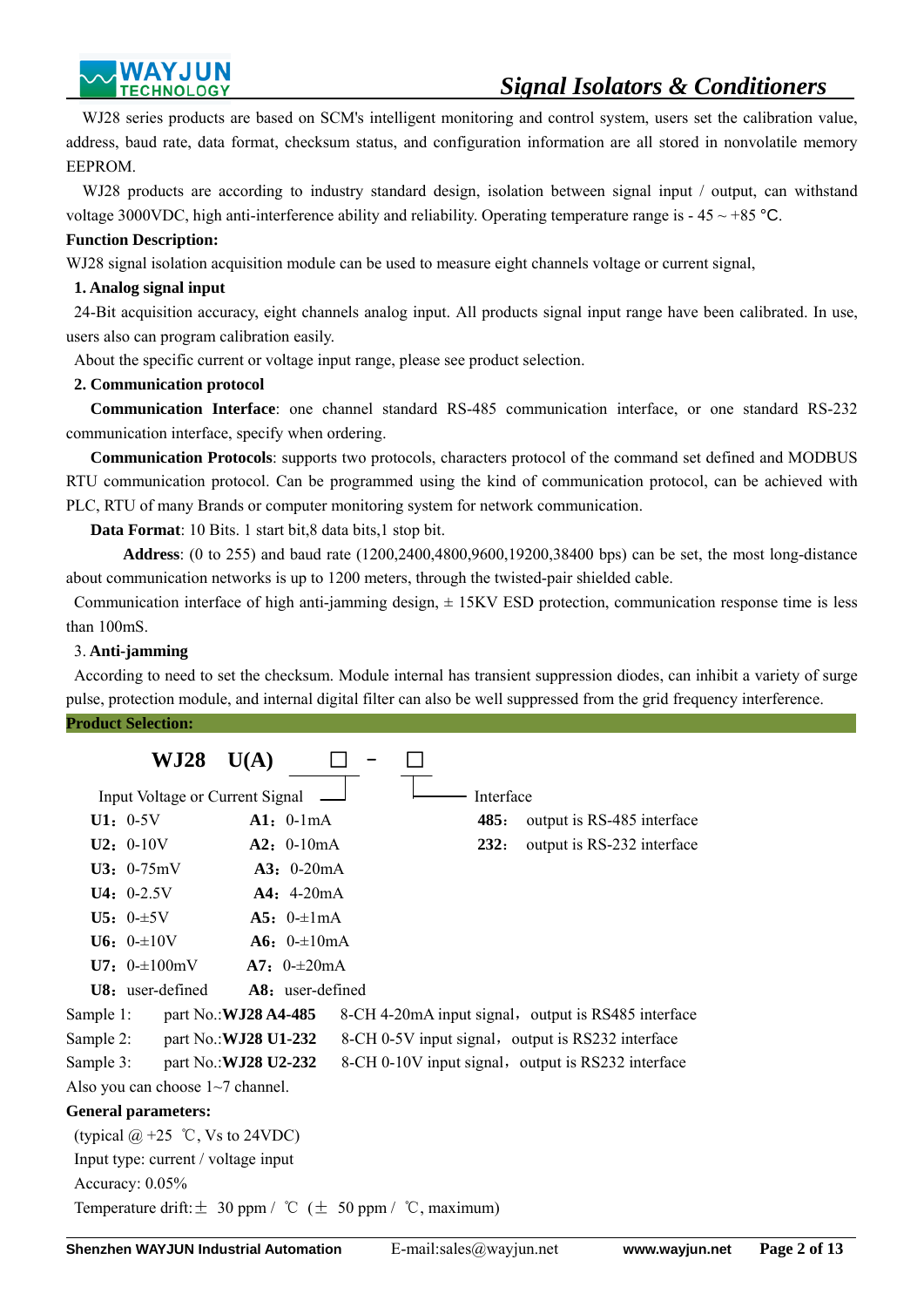

| Input Resistance: $50\Omega$ (4-20mA/0-20mA/0- $\pm$ 20mA current input)                                          |
|-------------------------------------------------------------------------------------------------------------------|
| $100\Omega$ (0-10mA/0- $\pm$ 10mA current input)                                                                  |
| $1K\Omega$ (0-1mA/0- $\pm$ 1mA current input)                                                                     |
| $>200K(5V/10V)$ voltage input)                                                                                    |
| $>1$ M $\Omega$ (below 2.5V voltage input)                                                                        |
| Bandwidth: -3 dB 10 Hz                                                                                            |
| Conversion rate: 10 Sps                                                                                           |
| Common Mode Rejection (CMR): 120 dB (1k $\Omega$ Source Imbalance $\omega$ 50/60 Hz)                              |
| Normal Mode Rejection (NMR): 60 dB (1k $\Omega$ Source Imbalance $\omega$ 50/60 Hz)                               |
| Input Protection: over-voltage protection, over-current protection                                                |
| Communication: RS-485 protocol or RS-232 standard characters protocols and MODBUS RTU communication protocol      |
| Baud Rate (2400,4800,9600,19200,38400 bps) can be selected via software                                           |
| Address (0 to 255) can be selected via software                                                                   |
| Communication Response Time: 100 ms maximum                                                                       |
| Power Supply: $+8 \sim 32$ VDC wide range power supply, internal anti-reverse and over-voltage protection circuit |
| Power Loss: less than 1W                                                                                          |
| Operating Temperature: $-45 \sim +80$ °C                                                                          |
| Humidity: $10 \sim 90\%$ (no condensation)                                                                        |
| Storage Temperature: $-45 \sim +80$ °C                                                                            |
| Storage Humidity: $10 \sim 95\%$ (no condensation)                                                                |
| Isolation Voltage: input / output: 3KVDC, 1 minute, leakage current: 1mA                                          |
| Which output signal and power supply are common ground.                                                           |
| Shock Voltage: 3KVAC, 1.2/50us (peak)                                                                             |

Dimensions: 120 mm x 70 mm x 43mm

# **Footprint Function:**

| <b>PIN</b>      | <b>Name</b> | <b>Function</b>               | <b>PIN</b> | <b>Name</b> | <b>Function</b>     |
|-----------------|-------------|-------------------------------|------------|-------------|---------------------|
| л.              | $IN5+$      | Channel 5 input $+$           | 11         | $IN0-$      | Channel 0 input -   |
| 2               | $IN5-$      | Channel 5 input -             | 12         | $IN0+$      | Channel $0$ input + |
| 3               | $IN6+$      | Channel $6$ input $+$         | 13         | $IN1-$      | Channel 1 input -   |
| $\overline{4}$  | $IN6-$      | Channel 6 input -             | 14         | $IN1+$      | Channel 1 input $+$ |
| 5               | $IN7+$      | Channel $7$ input $+$         | 15         | $IN2-$      | Channel 2 input -   |
| 6               | $IN7-$      | Channel 7 input -             | 16         | $IN2+$      | Channel 2 input $+$ |
| $7\phantom{.0}$ | $DATA+$     | RS-485 signal+                | 17         | $IN3-$      | Channel 3 input -   |
| 8               | DATA-       | RS-485 signal-                | 18         | $IN3+$      | Channel $3$ input + |
| 9               | $PW+$       | Power Supply+                 | 19         | $IN4-$      | Channel 4 input -   |
| 10              | GND         | Power supply -, Output ground | 20         | $IN4+$      | Channel 4 input $+$ |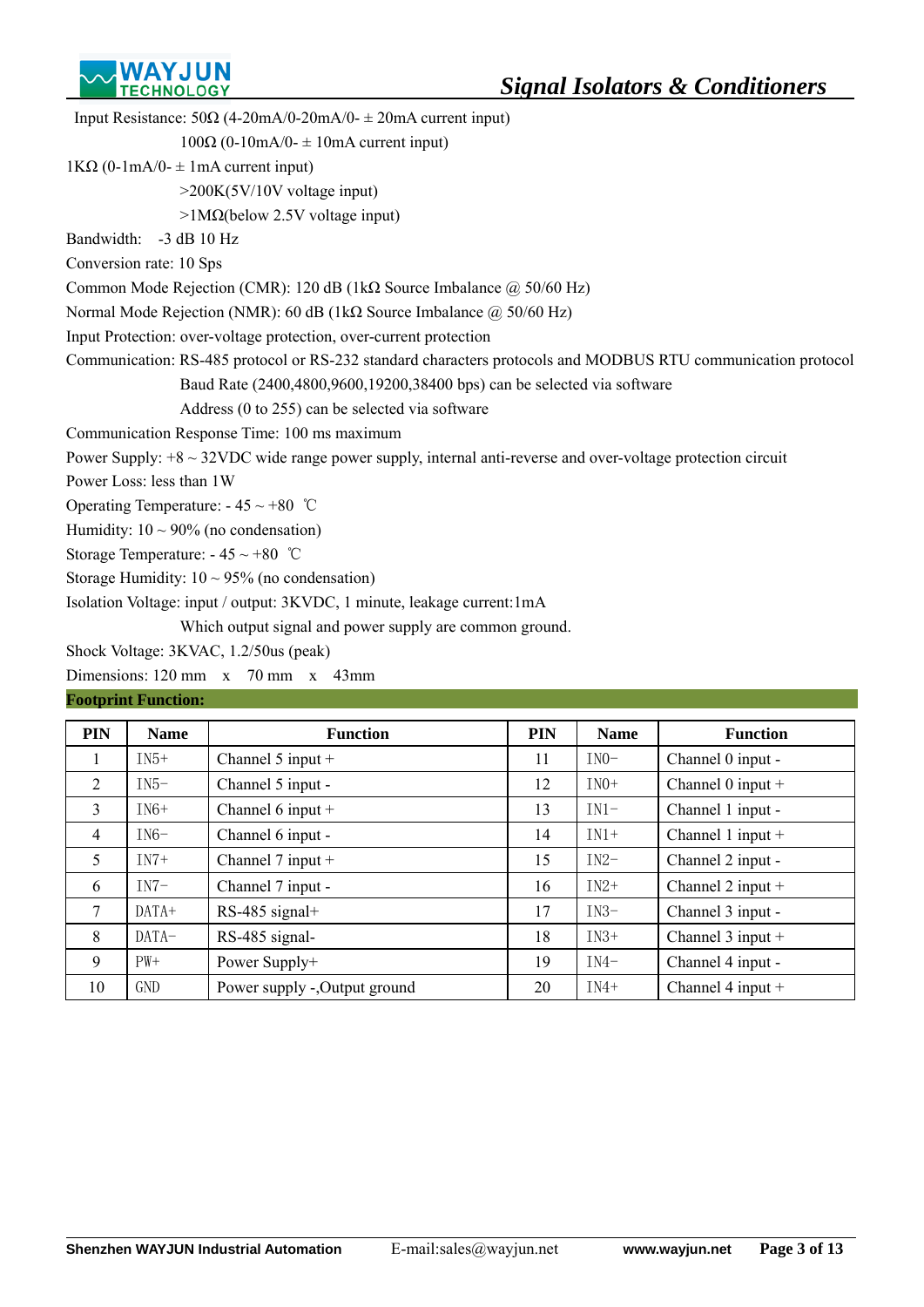



**Figure 3 WJ28 Wiring Diagram**

## **Initialization WJ28 modules:**

 All WJ28 modules, if you use RS-485 network, must be assigned a unique address code, address code value of hexadecimal numbers between 00 and FF. However, all new WJ28 module uses a factory initial settings, as follows:

Address code: 01

Baud rate: 9600 bps

Checksum is disable

 As the new module address codes are the same, their address will be contradictory to other modules, so when you set up the system, you must reconfigure each WJ28 module address. WJ28 module can be connected the power cord and RS485 communication lines, through configuration commands to modify the WJ28 module address. Baud rate, parity and status, communication protocols also need to be adjusted according to user requirements. In the modified baud rate, parity and status, communication protocol, you must first enter the module to the default state, or can not be modified.

## **Let the module into the default state:**

WJ28 module has a special INIT pin. Connecting the INIT PIN to ground (GND PIN), then open power, the module into the default state. In this state, the module is configured as follows:

Address code 00

9600 bps baud rate

Checksum is disable

 At this time, via configuration commands you can modify the WJ28 module baud rate, parity, checksum state and other parameters, by setting the module communication protocol command to select the communication protocol. When are not sure a module specific configuration, can also be configured by installing the jumper, so that the module into the default state, then reconfigure the module. If clients need set the module to MODBUS RTU communication protocol, see the MODBUS protocol section for instructions.

#### **WJ28 character protocol command set:**

 Order is by a series of characters, such as first code, address ID, variables, an optional checksum byte and a terminator **(cr)** which can show command. In addition to wildcard address "\*\*"synchronization command, the host only commands a WJ28 module once.

#### Command format: **(Leading Code) (Addr) (Command) [data] [checksum] (cr)**

**(Leading code)** prefix is the first letter of the command. All commands require a command prefix, such as  $\%$ , \$, #, @,... etc. **1 - Character**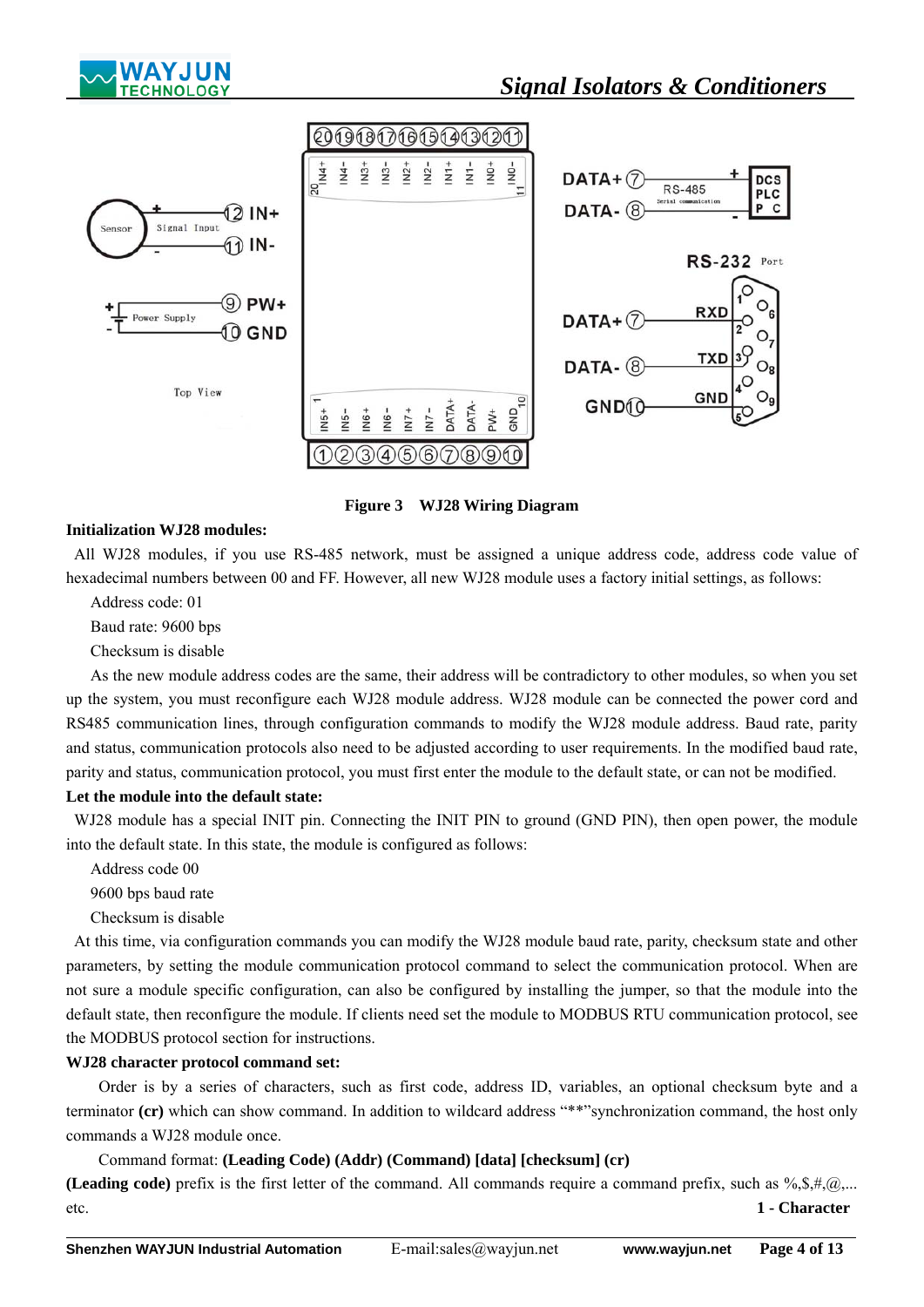| (Addr)                                                        | module address code, if not specified below, range is from $00 \sim FF$ (hexadecimal).                              | 2 - Character   |
|---------------------------------------------------------------|---------------------------------------------------------------------------------------------------------------------|-----------------|
| ( <b>Command</b> ) shows the command code or variable values. |                                                                                                                     | Variable length |
| some output command needs data<br>[Data]                      |                                                                                                                     | Variable length |
|                                                               | <b>[Checksum]</b> brackets Checksum (checksum) shows an optional parameter, only the checksum is enabled, need this |                 |
| option.                                                       |                                                                                                                     | 2 - Character   |
|                                                               | $(Cr)$ a control code character as identify, $(cr)$ as a carriage return character, its value is 0x0D.              | 1 - Character   |

When enabled checksum (checksum), users need [Checksum]. It accounted for 2 - character. Commands and responses must be attached checksum feature. Checksum used to check all input commands to help you find the host to the module command module to the host response to errors and mistakes. Checksum characters placed in command or in response to the character after the carriage return before.

Calculated as follows: two characters, the hexadecimal number for all issued prior to the ASCII values of and, then with hexadecimal digits 0xFF phase proceeds.

Note: Normally, INIT switch to the NORMAL position.

Examples: Disable checksum (checksum) command: **\$002(cr)** response: **!00020600 (cr)** Enable checksum command: **\$002B6 (cr)** response: **!00020600 A9 (cr)** ' $\sqrt[6]{ }$  = 0x24 '0' = 0x30 '2' = 0x32 B6=(0x24+0x30+0x30+0x32) AND 0xFF '!' =  $0x21$  '0' =  $0x30$  '2' =  $0x32$  '6' =  $0x36$ A9=(0x21+0x30+0x30+0x30+0x32+0x30+0x36+0x30+0x30) AND 0xFF

# **Command response:**

 Response message depends on a variety of commands. Response also is consists of several characters, includes leading code, variables and end tags. The first code of response signal has two:**'!**' Or '**>**' indicates that a valid command and '?' means invalid. By checking the response information, you can monitor whether the command is valid **Note:** 

- 1. In some cases, many commands use the same command format. To ensure that you use a command in the address is correct, if you use the wrong address and this address represents another module, then the command will take effect in another module, resulting in an error.
- 2. the command must be entered in uppercase letters.

# **1**、**Read Measurement Data Command**

# **Description: Returns all channels analog input measurement data from the module in the currently configured data format**

Command Format:**#AA(cr)**

Parameters: # delimiter character. Hexadecimal 23H

 **AA** module address, range is 00-FF(hexadecimal). Factory address is 01, converted to hexadecimal ASCII code for each character. Such as address 01 into hexadecimal are 30H and 31H.

**(cr)** is the terminating character, carriage return (0Dh)

Response **: >(data)(cr)** command is valid.

**?AA(cr)** invalid command or illegal operation.

Parameter: > delimiter character

**(data)** Returns data. The data format is in Engineering Units, Percent of FSR, Two's complement hexadecimal, Hexadecimal is each character ASCII code .Refer to Chapter 2 Command Set.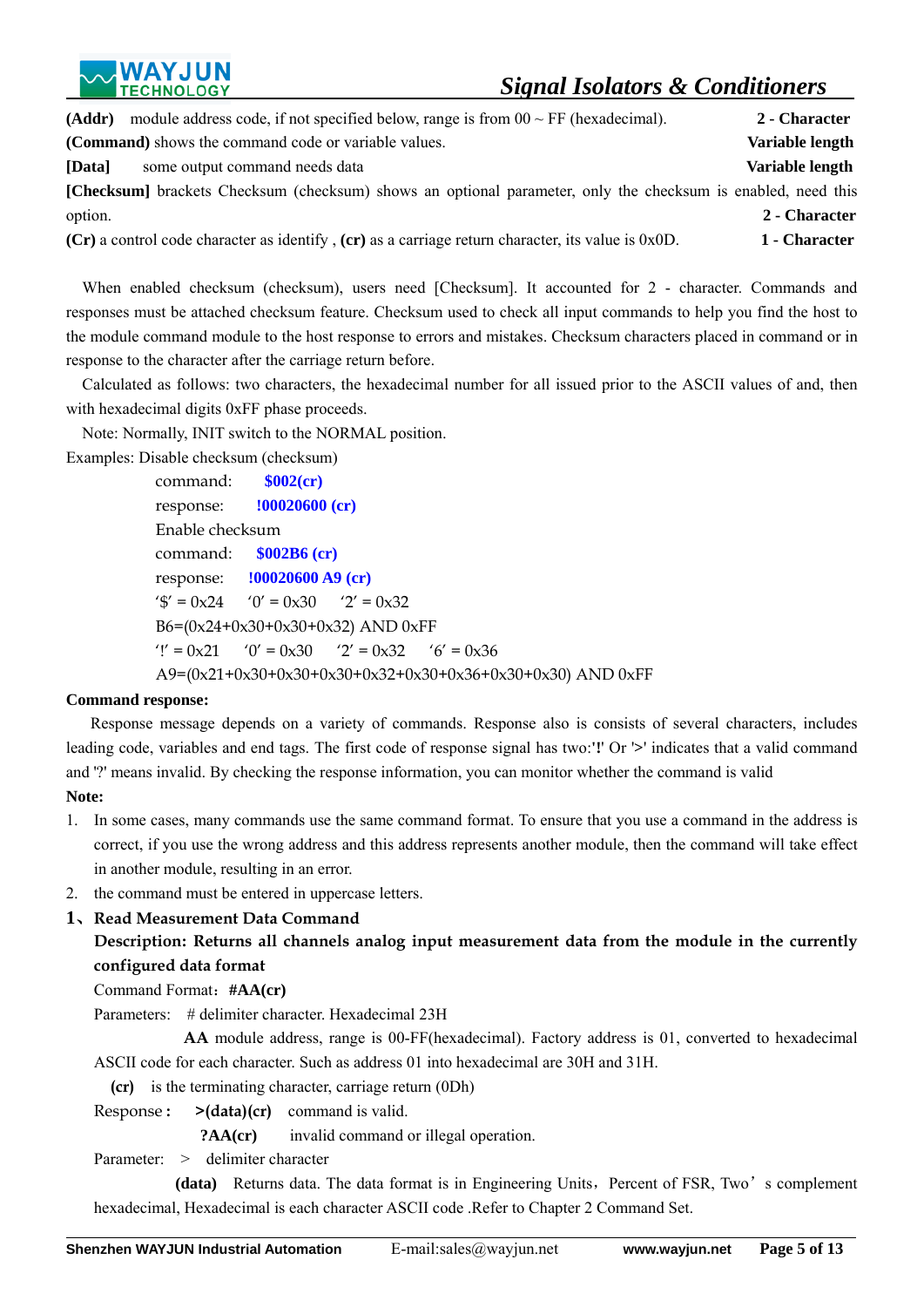**(cr)** terminating character, carriage return (0Dh)

There is no response if the module is format error or communication error or address does not exist, the module does not respond. If you are using serial communication software, but can not enter the return key characters, please switch to hexadecimal format for communicate

*Signal Isolators & Conditioners* 

**Example:** Commands (character format)  $\#01$ (cr)

(Hexadecimal format) **2330310D**

 Module response (character format) **>+12.000+16.000+16.000+16.000+16.000+16.000+16.000+18.168 (cr)**  (Hexadecimal format) **3E2B31322E3030302B31362E3030302B31362E3030302B31362E303030 2B31362E3030302B31362E3030302B31362E3030302B31382E3136380D** 

At the address 01H module, input is (Data format is engineering units):

Channel 0: +12.000mA Channel 1: +16.000mA Channel 2: +16.000mA Channel 2: +16.000mA

Channel 4: +16.000mA Channel 5: +16.000mA Channel 6: +16.000mA Channel 7: +18.168mA

# **2**、**Read Channel N Analog Module Data Command**

# **Description: Read back channel N analog input data from the module, as the current data formats**  Command Format:**#AAN(cr)**

Parameters: **#** delimiter character.

 **AA** module address, range is 00-FF(hexadecimal). Factory address is 01, converted to hexadecimal ASCII code for each character. Such as address 01 into hexadecimal are 30H and 31H.

N channel code 0~7, if hexadecimal: 30H~ 37H

**(cr)** is the terminating character, carriage return (0Dh)

Response **: >(data)(cr)** command is valid.

**?AA(cr)** invalid command or illegal operation.

Parameters: > delimiter character

**(data)** Returns data. The data format is in Engineering Units, Percent of FSR, Two's complement hexadecimal or ohms.Refer to Chapter 3 Command Set.

**(cr)** terminating character, carriage return (0Dh)

There is no response if the module is format error or communication error or address does not exist.

**Example:** Commands (character format)  $\#010$ (cr)

(Hexadecimal format) **233031300D**

Module response (character format) **>+18.000 (cr)** 

(Hexadecimal format) **3E2B31382E3030300D**

At address 01H module, channel 0 input signal is +18.000mA(Data format is engineering units)

# **2**、**Set WJ28 Module Command**

 $\overline{a}$ 

# **Description: Set address, input ranges, baud rate, data formats, checksum and state for a analog input module, counter data are stored in a EEPROM.**

Command Format: **%AANNTTCCFF(cr)**

Parameter : **%** delimiter character

**AA** module address, (range 00-FF) represents the 2-character hexadecimal. Factory address is 01, converted to hexadecimal ASCII code for each character. Such as address 01 into hexadecimal are 30H and 31H.

**NN** indicates new module hexadecimal address, value NN range is 00~FF, converted to hexadecimal ASCII code for each character. Such as address 18 into hexadecimal are 31H and 38H.

- **TT** hexadecimal indicates type code.WJ28 must been set 00
	- **CC** Baud Rate code (hexadecimal)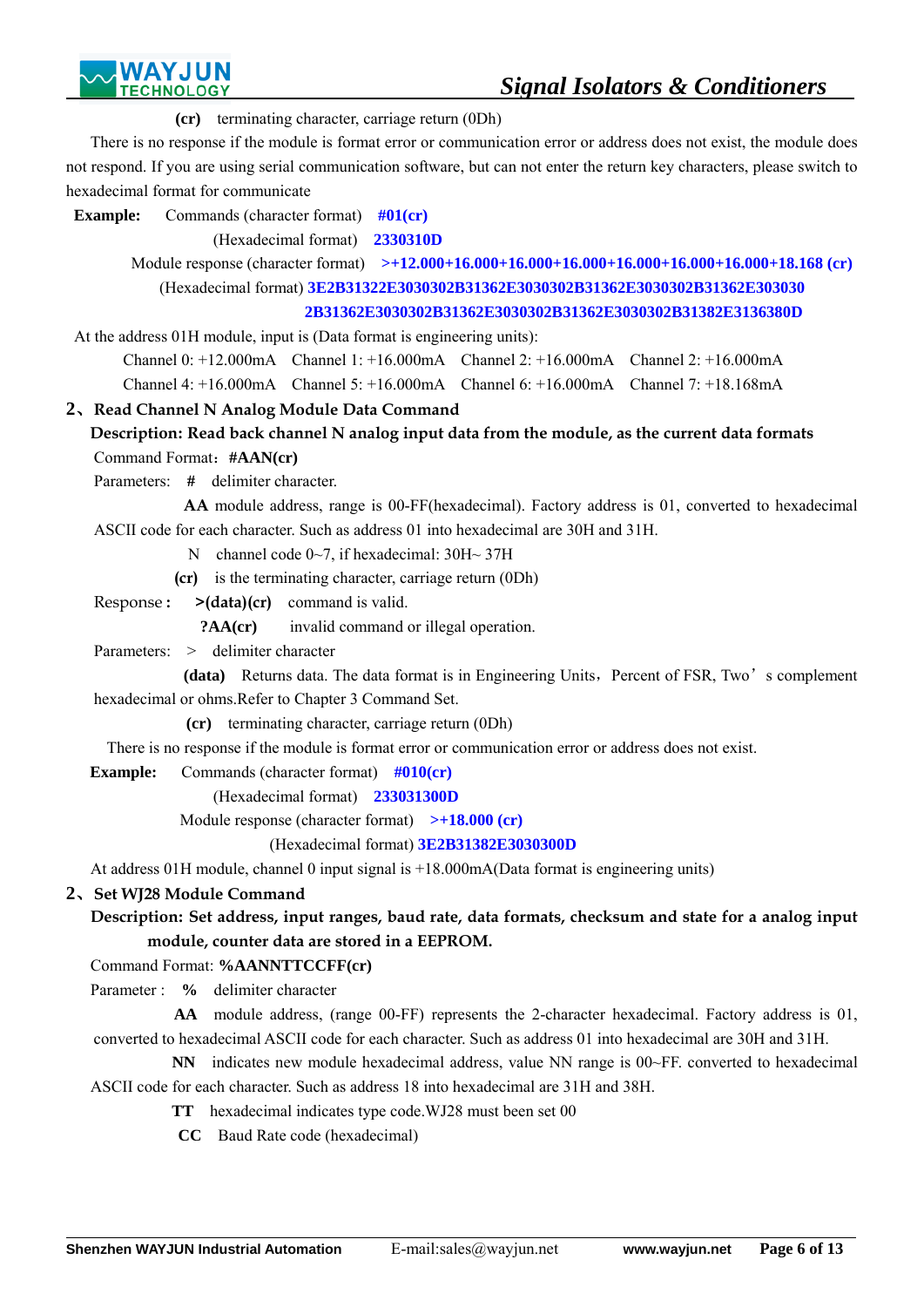

| Baud rate code | <b>Baud rate</b> |
|----------------|------------------|
| 04             | 2400 baud        |
| 05             | 4800 baud        |
| 06             | 9600 baud        |
| 07             | 19200 baud       |
| 08             | 38400 baud       |

Table 2 Baud rate code

**FF** Hexadecimal 8-bit represents the data format, checksum. Note from bits2 to bits5 need not been set to zero.

| Bit7   Bit 6   Bit 5   Bit 4   Bit 3   Bit 2   Bit 1   Bit 0 |  |  |  |
|--------------------------------------------------------------|--|--|--|
|                                                              |  |  |  |

Table 3 Data format, checksum and code

Bit7: Reserved bits (must set to 0)

Bit6: checksum states, if 0:Disabled, if 1: Enabled

Bit5-bit2: Not use(must been set to  $0$ )

Bit1-bit0: Data Format Bit

- 00: Engineering Units
- 01: % of FSR
- 10:Twos complement hexadecimal

(cr) terminating character, carriage return (0Dh)

**Response: !AA(cr)** command is valid

 **?AA(cr)** command is invalid or illegal operation, or do not set up line before changing baud rate or checksum

Parameter Description:

- **!** delimiter character which indicates a valid command.
- **?** delimiter character which indicates a invalid command.
- **AA** represents input module address
- **(cr)** terminating character, carriage return (0Dh)

If you configure module for the first time, AA=00 and NN equal to new address. If reconfigure module changing address, input range, data formats, AA equals to present configured address, NN equals to the current or new address. If reconfigure module changing baud rate or checksum state, must install command string, make them in listening mode, module address is 00H, also AA=00H, NN=present or new address.

There is no response if the format error or communication error or address does not exist.

| Example:                   |           |                    | command $\frac{\%0111000600}{\text{cr}}$                                     |
|----------------------------|-----------|--------------------|------------------------------------------------------------------------------|
|                            | response  |                    | $!11$ (cr)                                                                   |
| Description: %             |           |                    | delimiter character                                                          |
|                            | $\bf{00}$ |                    | indicates you want to configure the WJ28 module original address set to 01H. |
|                            | 11        |                    | indicates new module hexadecimal address is 11H                              |
|                            | 00        |                    | indicates type code, WJ28 must been set to 00                                |
|                            | 06        |                    | indicates baud rate: 9600 baud                                               |
|                            | 00        |                    | indicates data format is Engineering Units, checksum is disabled             |
| 4. Read Set Status Command |           |                    |                                                                              |
|                            |           |                    | Description: Read configuration for a specified WJ28 module.                 |
| Command Format:            |           | \$AA2(c <b>r</b> ) |                                                                              |

Parameter: **\$** delimiter character

 $\overline{a}$ 

**AA** module address, (range 00-FF) represents the 2-character hexadecimal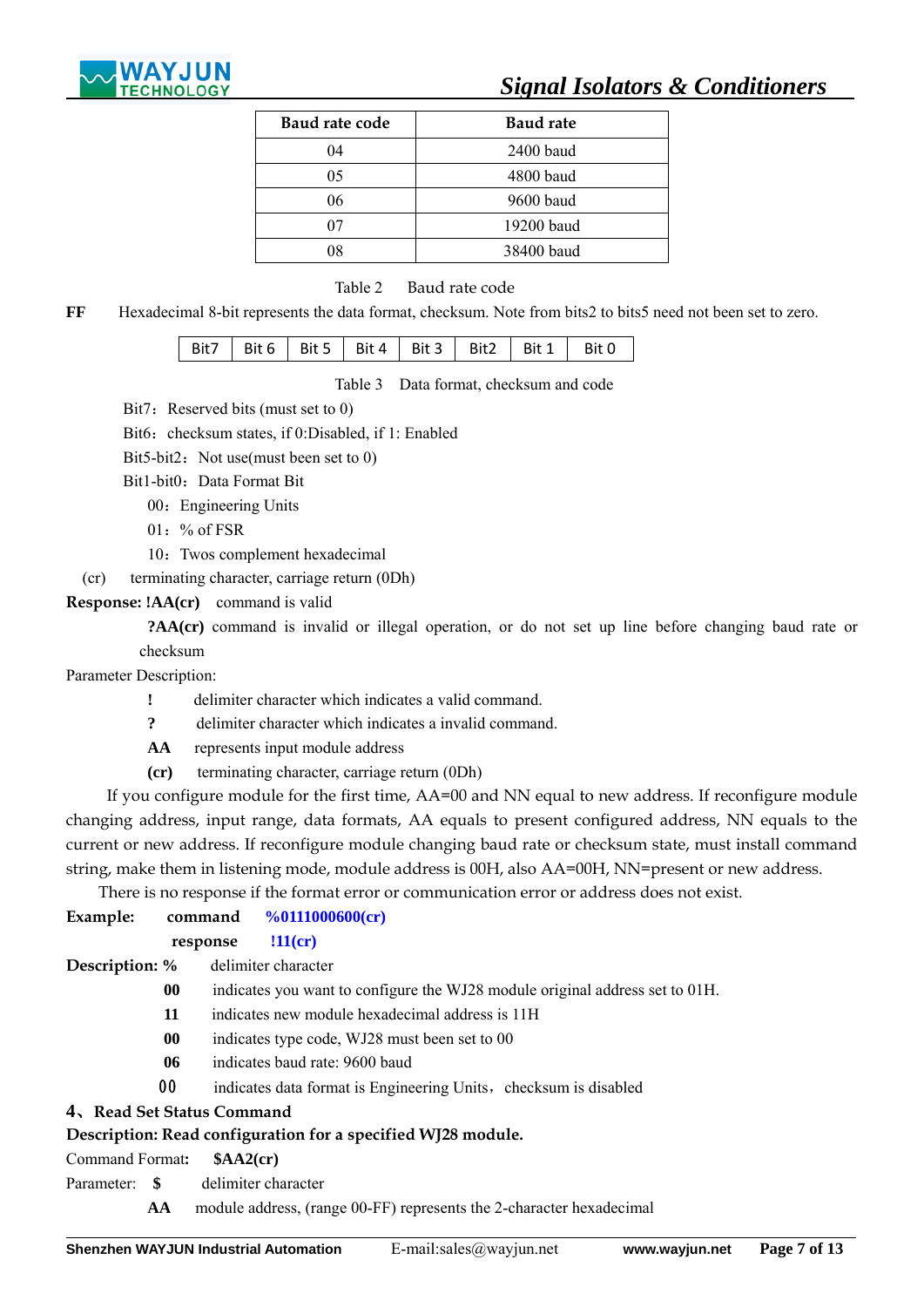

- **2** indicates read set state command
- **(cr)** terminating character, carriage return (0Dh)

# **Response: !AATTCCFF(cr)** command is valid

# **?AA(cr)** command is invalid or illegal operation

- **!** delimiter character
- **AA** represents input module address
- **TT** Type Code
- **CC** Baud rate code, Table 2
- **FF** Table 3
- **(cr)** terminating character, carriage return (0Dh)

There is no response if the format error or communication error or address does not exist.

# **Example: command \$302(cr)**

# **response !300F0600(cr)**

- **!** delimiter character
- **30** indicates WJ28 module address is 30H
- **00** indicates input type code
- **06** represents that baud rate is 9600 baud
- **00** represents that data format is Engineering Units, disable checksum

# **5**、**Offset Calibration Command**

# **Description: Calibrates an analog input module channel N offset errors**

Command Format**: \$AAN(cr)** 

- Parameter: **\$** delimiter character
	- **AA** module address, (range 00-FF) represents the 2-character hexadecimal
	- **1** represents offset calibration command
	- N channel code  $0 \sim 7$
	- **(cr)** terminating character, carriage return (0Dh)
- **Response: ! AA (cr)** command is valid

# **?AA(cr)** command is invalid or Illegal operation

- **!** delimiter character which indicates a valid command.
- **?** delimiter character which indicates a invalid command.
- **AA** represents input module address
- **(cr)** terminating character, carriage return (0Dh)

Products have been calibrated, user can use them directly. After calibrating offset command, then calibrate gain errors. During calibration, WJ21 modules need to be connected to the input of the appropriate input signal. Different input range requires a different input voltage or current. (See following Calibration information)

There is no response if the format error or communication error or address does not exist.

# **Example: command \$0110(cr)**

**response !01 (cr)**

Calibrate module channel 0 offset at address 01H.

# **6**、**Gain Calibration Command**

# **Description: Calibrates an analog input module channel N gain errors**

Command Format**: \$AA0N(cr)** 

- Parameter: **\$** delimiter character
	- **AA** module address, (range 00-FF) represents the 2-character hexadecimal
	- **0** represents gain calibration command
	- N channel code  $0\sim$ 7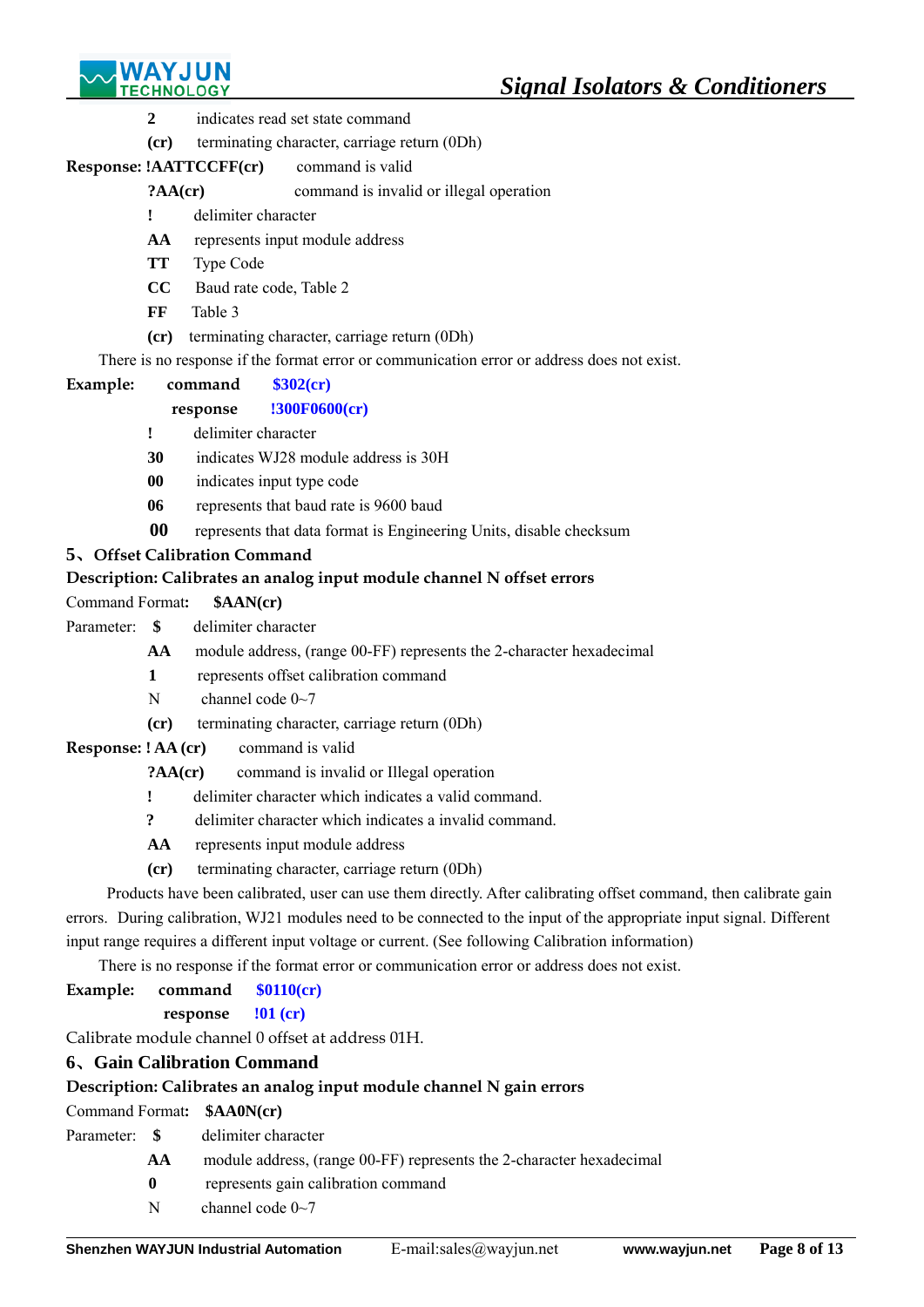

**(cr)** terminating character, carriage return (0Dh)

**Response: !AA(cr)** command is valid

**?AA(cr)** command is invalid or illegal operation

- **!** delimiter character which indicates a valid command.
- **?** delimiter character which indicates a invalid command.
- **AA** represents input module address
- **(cr)** terminating character, carriage return (0Dh)

Products have been calibrated, user can use them directly. After calibrating offset command, then calibrate gain errors. During calibration, WJ21 module needs to be connected to the input of the appropriate input signal. Different input range requires a different input voltage or current. (See following Calibration information)

There is no response if the format error or communication error or address does not exist.

**Example: command \$0103(cr)**

**Response !01 (cr)**

Calibrate module channel 3 gain errors at address 01H.

# **7**、**Read Module Name Command**

# **Description: Read module name from the specified WJ28 module**

# Command Format**: \$AAM(cr)**

- Parameter: **\$** delimiter character
	- **AA** module address, (range 00-FF) represents the 2-character hexadecimal
	- **M** represents Read module name command
	- **(cr)** terminating character, carriage return (0Dh)

# **Response:!AA(Module Name)(cr)** command is valid

**?AA(cr)** command is invalid or illegal operation

- **!** delimiter character which indicates a valid command.
- **?** delimiter character which indicates a invalid command.
- **AA** represents input module address

**(Module Name)** module name WJ28

**(cr)** terminating character, carriage return (0Dh)

There is no response if the format error or communication error or address does not exist.

**Example: command \$08M(cr)** 

# **response !08WJ28 (cr)**

Module name is WJ28 at address 08H

# **8**、**Enable or Disable Channel Command**

# **Description: Send enable or disable module data acquisition channel command to a specified module.**

# Command Format**: \$AA5VV(cr)**

Parameter: **\$** delimiter character

- **AA** module address, (range 00-FF) represents the 2-character hexadecimal
	- **5** enable or disable module data acquisition channel command
	- VV Two hex: one represents Channel 7 to 4 the second represents Channel  $3 \sim 0$ 0: Disable
		- 1: enable

|  |  | $IN7$   $IN6$   $IN5$   $IN4$   $IN3$   $IN2$   $IN1$   $IN0$ |  |  |  |  |
|--|--|---------------------------------------------------------------|--|--|--|--|
|  |  |                                                               |  |  |  |  |
|  |  | Bit7   Bit 6   Bit 5   Bit 4   Bit 3   Bit2   Bit 1   Bit 0   |  |  |  |  |
|  |  |                                                               |  |  |  |  |

**(cr)** terminating character, carriage return (0Dh)

**Response: !AA(cr)** command is valid

- **?AA(cr)** command is invalid or illegal operation
- **!** delimiter character which indicates a valid command.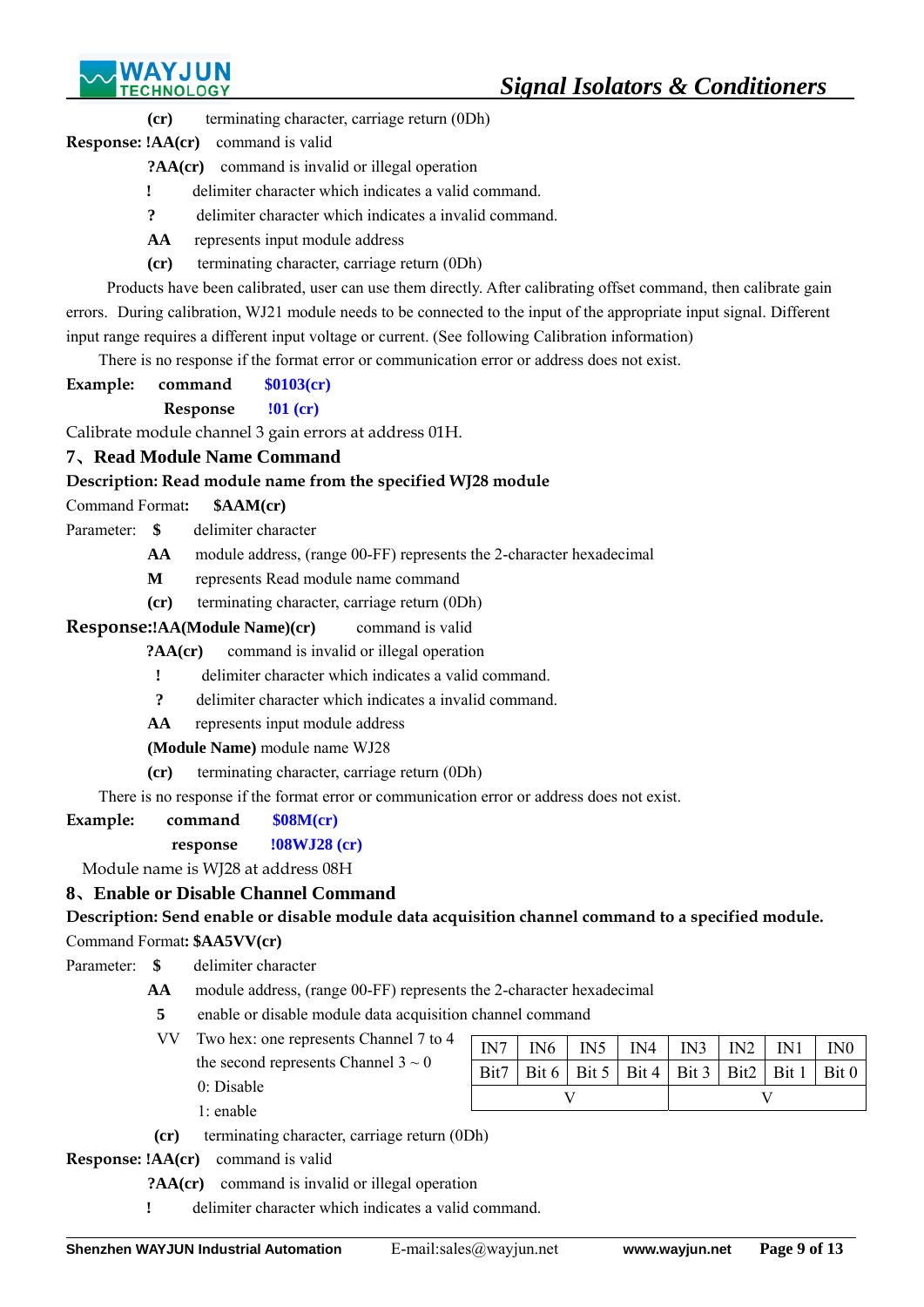

- **?** delimiter character which indicates a invalid command.
- **AA** represents input module address
- **(cr)** terminating character, carriage return (0Dh)

There is no response if the format error or communication error or address does not exist.

# **Example: command \$08537(cr)**

## **response !08 (cr)**

Description: set channel value: 0x37

3 is 0011, means enable Channel 5 and 4, disable Channel 7 and 6.

7 is 0011, means enable Channel 2, 1 and 0, disable Channel 3.

# **9**、**Read Channel Status Command**

# **Description: Read channel status command to a specified analog input module**

Command Format**: \$AA6(cr)**

- Parameter: **\$** delimiter character
	- **AA** module address, (range 00-FF) represents the 2-character hexadecimal
	- 6 read channel status command
	- **(cr)** terminating character, carriage return (0Dh)

# **Response: !AAVV(cr)** command is valid

- **?AA(cr)** command is invalid or illegal operation
- **!** delimiter character which indicates a valid command.
- **?** delimiter character which indicates a invalid command.
- **AA** represents input module address
- **VV** Two hex: one 3~0 represents Channel 7 to 4

the second  $3~0$  represents Channel  $3~0$ 

- 0: Disable
- 1: enable
- **(cr)** terminating character, carriage return (0Dh)

There is no response if the format error or communication error or address does not exist.

**Example: command \$186 (cr)** 

# **response ! 18FF (cr)**

Description: The current Channel status value is 0xFF.

0xFF is 1111 and 1111, means all channels are enabled at address 18H.

# **10**、**Set Communication Protocol Command**

# **Description: Set the module communication protocol to characters protocol or Modbus RTU protocol.**

# Command Format**: \$AAPV(cr)**

- Parameter: **\$** delimiter character
	- **AA** module address, (range 00-FF) represents the 2-character hexadecimal
	- **P** set communication protocol command
	- **V** protocol code, 0 or 1
		- **0**: characters protocol
		- 1: Modbus RTU protocol
	- **(cr)** terminating character, carriage return (0Dh)

# **Response: !AA(cr)** command is valid

 $\overline{a}$ 

**?AA(cr)** command is invalid or illegal operation

- **!** delimiter character which indicates a valid command.
- **?** delimiter character which indicates a invalid command.
- **AA** represents input module address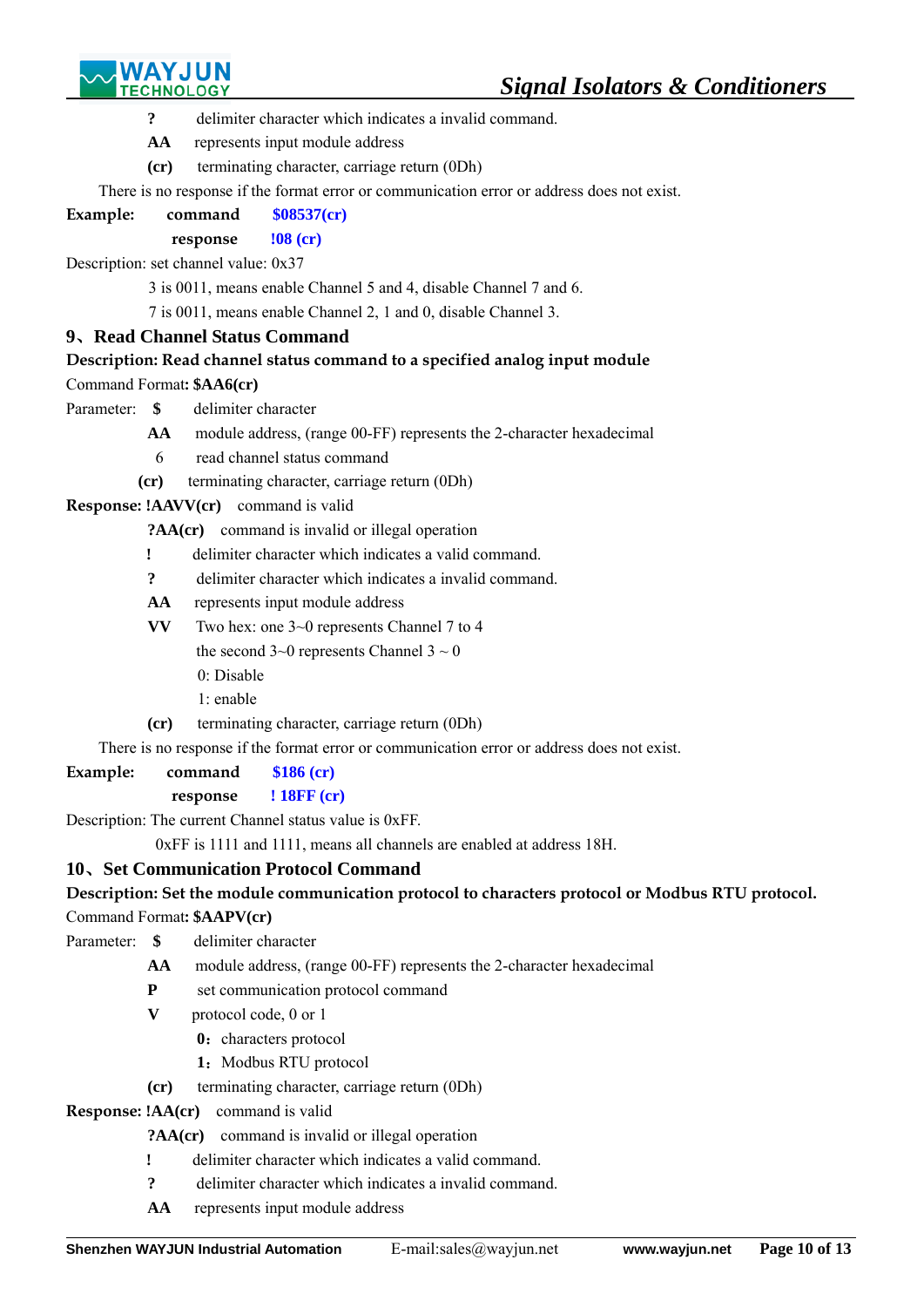

**(cr)** terminating character, carriage return (0Dh)

There is no response if the format error or communication error or address does not exist.

Set command protocol must be effective by default.

**Example 1: command \$00P1(cr)** 

**response !00 (cr)** 

Set protocol command to Modbus RTU protocol

**Example 2: command \$00P0(cr)** 

**response !00 (cr)** 

Set protocol command to characters protocol

**Input Ranges& Data Formats** 

| WJ28 uses three data formats: |  |  | 00: Engineering Units |  |
|-------------------------------|--|--|-----------------------|--|
|                               |  |  |                       |  |

01:% of FSR

10: Twos complement hexadecimal

| <b>Input Range</b>           | <b>Data Format</b>          | $+$ <b>F.S.</b> | <b>ZERO</b>  | $-F.S$    | <b>Displayed</b><br><b>Resolution</b> |
|------------------------------|-----------------------------|-----------------|--------------|-----------|---------------------------------------|
|                              | <b>Engineering Units</b>    | $+1.0000$       | ±0.0000      | $-1.0000$ | 0.1uA                                 |
| $A1: 0-1mA$                  | % of FSR                    | $+100.00$       | ±000.00      | $-100.00$ | 0.01%                                 |
| A5: $0 - \pm 1$ mA           | Twos complement hexadecimal | 7FFFFF          | 000000       | 800000    | 1LSB                                  |
|                              | <b>Engineering Units</b>    | $+10.000$       | $\pm 00.000$ | $-10,000$ | 1uA                                   |
| A2: 0-10mA                   | % of FSR                    | $+100.00$       | $\pm 000.00$ | $-100.00$ | 0.01%                                 |
| A6: $0 - \pm 10$ mA          | Twos complement hexadecimal | 7FFFFF          | 000000       | 800000    | 1LSB                                  |
| A3: 0-20mA                   | <b>Engineering Units</b>    | $+20.000$       | ±00.000      | $-20.000$ | 1uA                                   |
| $A4: 4-20mA$                 | % of FSR                    | $+100.00$       | $\pm 000.00$ | $-100.00$ | 0.01%                                 |
| $A7: 0 - \pm 20mA$           | Twos complement hexadecimal | 7FFFFF          | 000000       | 800000    | 1LSB                                  |
|                              | <b>Engineering Units</b>    | $+5.0000$       | ±0.0000      | $-5.0000$ | 100uV                                 |
| $U1: 0-5V$                   | % of FSR                    | $+100.00$       | $\pm 000.00$ | $-100.00$ | 0.01%                                 |
| $U5: 0 - \pm 5V$             | Twos complement hexadecimal | 7FFFFF          | 000000       | 800000    | 1LSB                                  |
|                              | <b>Engineering Units</b>    | $+10.000$       | $\pm 00.000$ | $-10.000$ | 1mV                                   |
| $U2: 0-10V$<br>$U6: 0 - 10V$ | % of FSR                    | $+100.00$       | $\pm 000.00$ | $-100.00$ | 0.01%                                 |
|                              | Twos complement hexadecimal | 7FFFFF          | 000000       | 800000    | 1LSB                                  |
|                              | <b>Engineering Units</b>    | $+75.000$       | ±00.000      | $-75.000$ | 1uV                                   |
| U3: 0-75mV                   | % of FSR                    | $+100.00$       | $\pm 000.00$ | $-100.00$ | 0.01%                                 |
|                              | Twos complement hexadecimal | 7FFFFF          | 000000       | 800000    | 1LSB                                  |
|                              | <b>Engineering Units</b>    | $+2.5000$       | $\pm 0.0000$ | $-2.5000$ | 100uV                                 |
| $U4: 0-2.5V$                 | % of FSR                    | $+100.00$       | ±000.00      | $-100.00$ | 0.01%                                 |
|                              | Twos complement hexadecimal | 7FFFFF          | 000000       | 800000    | 1LSB                                  |
|                              | <b>Engineering Units</b>    | $+100.00$       | $\pm 000.00$ | $-100.00$ | 10uV                                  |
| $U7: 0-100mV$                | % of FSR                    | $+100.00$       | $\pm 000.00$ | $-100.00$ | 0.01%                                 |
|                              | Twos complement hexadecimal | 7FFFFF          | 000000       | 800000    | 1LSB                                  |
| A8: user-defined             | <b>Engineering Units</b>    | $+100.00$       | ±000.00      | $-100.00$ | 0.01%                                 |
|                              | % of FSR                    | $+100.00$       | $\pm 000.00$ | $-100.00$ | 0.01%                                 |
| U8: user-defined             | Twos complement hexadecimal | 7FFFFF          | 000000       | 800000    | 1LSB                                  |

**Table 4 Input Range and Data Format**

# **Example:**

 $\overline{a}$ 

1. Input Range is A4:4-20mA, Input is 4mA: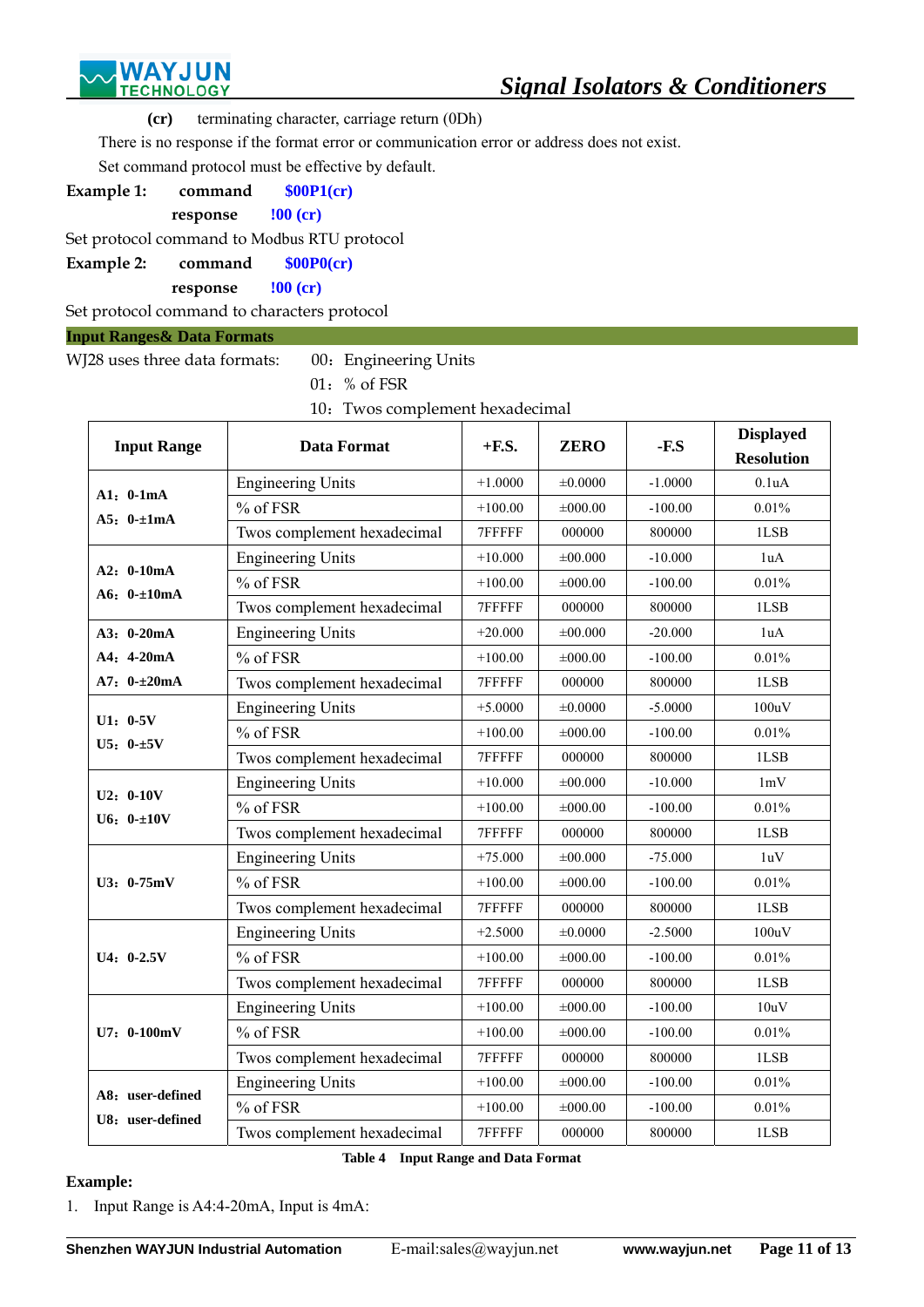

|    |                                     | Command  | $#010$ (cr)         |
|----|-------------------------------------|----------|---------------------|
|    | <b>Engineering Units</b>            | Response | $>+04.000$ (cr)     |
|    | Percent of FSR                      | Response | $>+020.00$ (cr)     |
|    | Twos complement                     | Response | >199999(cr)         |
| 2. | Input Range is U1:0-5V, Input is 3V |          |                     |
|    |                                     | Command  | $\#010$ (cr)        |
|    | <b>Engineering Units</b>            | Response | $>> 3.0000$ (cr)    |
|    | Percent of FSR                      | Response | $>+060.00$ (cr)     |
|    | Twos complement                     | Response | $>$ 4 $CCCC$ $(Cr)$ |
|    |                                     |          |                     |

# **Module Calibration:**

## **We have calibrated the module, the user can use directly.**

You can also use the product calibration function to re-calibrate the module. During calibration, the module need to been entered the appropriate signal, different input range needs different input signals.

In order to improve calibration accuracy, it is recommended to calibrate using the following equipment:

- 1. A stable output, low noise DC voltage / current signal source
- 2. A five and a half or more high-precision voltage / current measuring instruments to monitor the accuracy of the input signal

## **Calibration:**

1. According to the module input range, connects to the corresponding input signal.

Which WJ28 module zero calibration is at input 0,full scale calibration is at the input full-scale 120%. For example, input signal is **4-20mA**, when calibrate zero, input **0mA**, when full-scale calibration, input **24mA**.

input signal is **0-5V**, when calibrate zero, input **0V**, when the full-scale calibration, input **6V**.

- 2. To WJ28 module input zero signal, usually is **0mA** or **0V**.
- 3. Until the signal stabilized, send the offset calibration **\$ AA1N** command to WJ28 module.(N means channel code)
- 4. To WJ28 module input 120% of full scale current or voltage signal.
- 5. Until the signal is stable, send the gain calibration **\$ AA0N** command to WJ28 module. (N means channel code)
- 6. Finished

 $\overline{a}$ 

# **Modbus RTU communication protocol:**

 Module default protocol is character communications protocol. If you need to set the module to Modbus RTU protocol, please follow these settings:

- 1. Short connect INIT pin (pin 8) and GND pin (pin 7).
- 2. Connect the power cord and the communication interface cable.
- 3. Turn on the power, the module enters the default state automatically, address 00, baud rate 9600.
- 4. Wait 1 minute, module is initialization.
- 5. Send the command **\$00P1(cr)**, check the response, if is **!00 (cr),** set successfully.
- 6. Turn off the power, INIT switch to the NORMAL position.
- 7. The module has been set to the Modbus RTU protocol mode successfully.